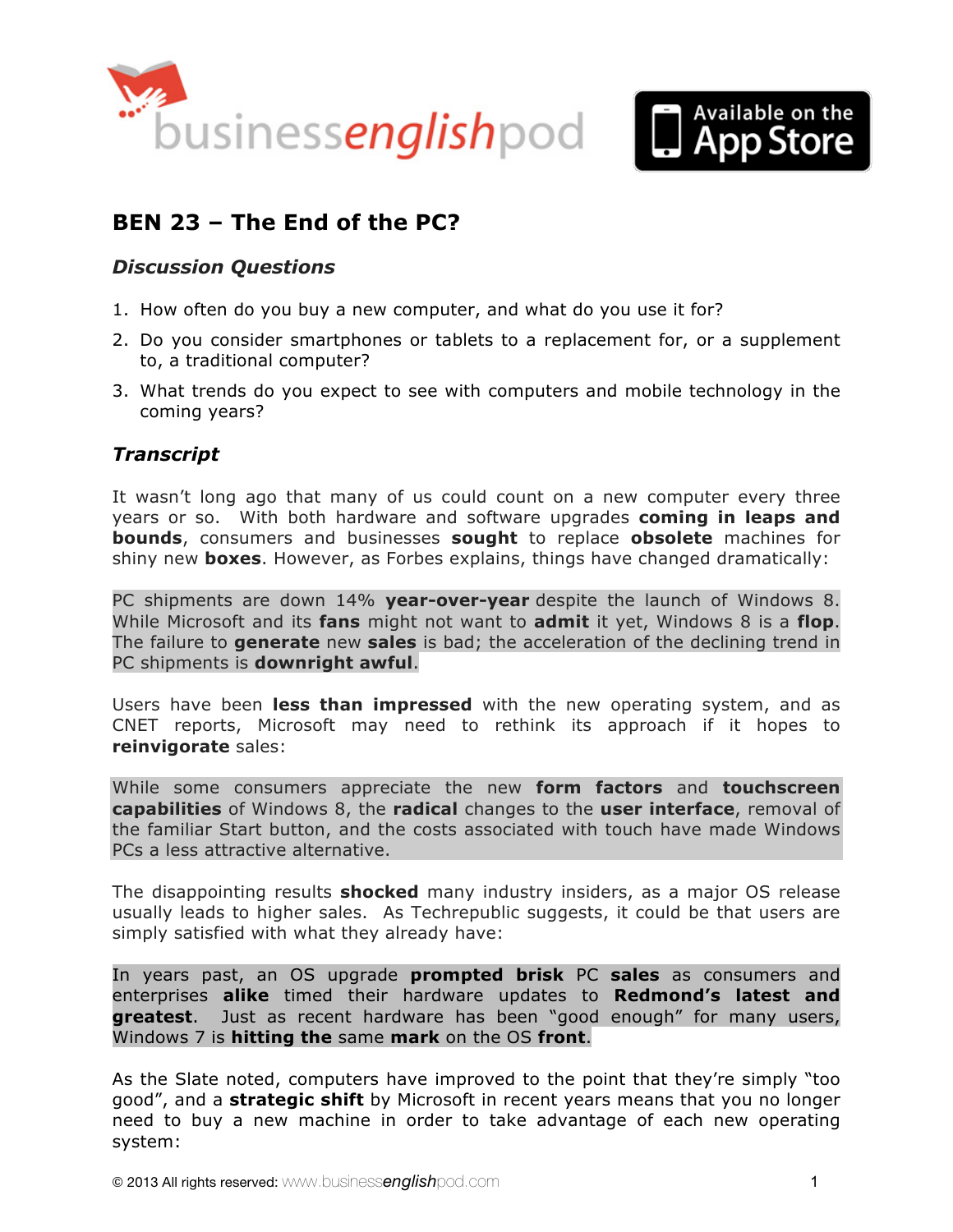In the past, you had to replace your computer every few years or else it would become hopelessly **bogged down** trying to deal with the latest desktop applications and operating systems. The result is that PCs have become more **durable** than smartphones and tablets, which are still **puny** enough in their powers that you have to upgrade them regularly.

With the tablet market **on its way** to becoming a \$64B industry, consumers are buying new computers less frequently. From CNN:

Even if they won't **render** the PC obsolete, the rise of tablets and smartphones have certainly made them less necessary in our day-to-day lives. They are no longer just an **accessory** to the PC. In many cases, they're a **functional alternative**.

For many, computers are not just laptops and desktops, but also the devices in their pockets. The ability to stay **connected-on-the-go** has an appeal that many find difficult to resist, as Cloudtweak reports:

The **so-called** "death of the PC" is **based on** the increasing popularity and usefulness of mobile devices and **cloud computing**. It is **sexy** and fun to have all of your data **at your fingertips**, and an amazing amount of work can be done with a smartphone and a **Wi-Fi hub** or any other link to the Internet.

Though we won't see business users **dumping** their laptops any time soon, the addition of tablets and smartphones could cause laptops **to fall by the wayside.** The Huffington Post had this to say:

The **severity** of the decline in the market is further evidence that the "post-PC era" **heralded** several years ago by Steve Jobs, was not an **empty slogan**. Jobs predicted that PCs would **endure**, but that smartphones and tablets would become the devices people **favored** for most of their computing needs.

Over the past few years, we have seen a **fundamental shift** in the tech sector. More people are **flocking** to mobile technologies. As the Examiner concludes, while it may seem as though mobile is winning, it may be **premature** to say that PCs are going to **die out** completely:

While the desktop computer will never go away completely in the **professional space**, we may see it **vanish** from the **consumer stage**. Hopefully companies like Microsoft and Apple can find ways to **reinvent** the PC, so it can continue to be a **player** in the homes of consumers around the world.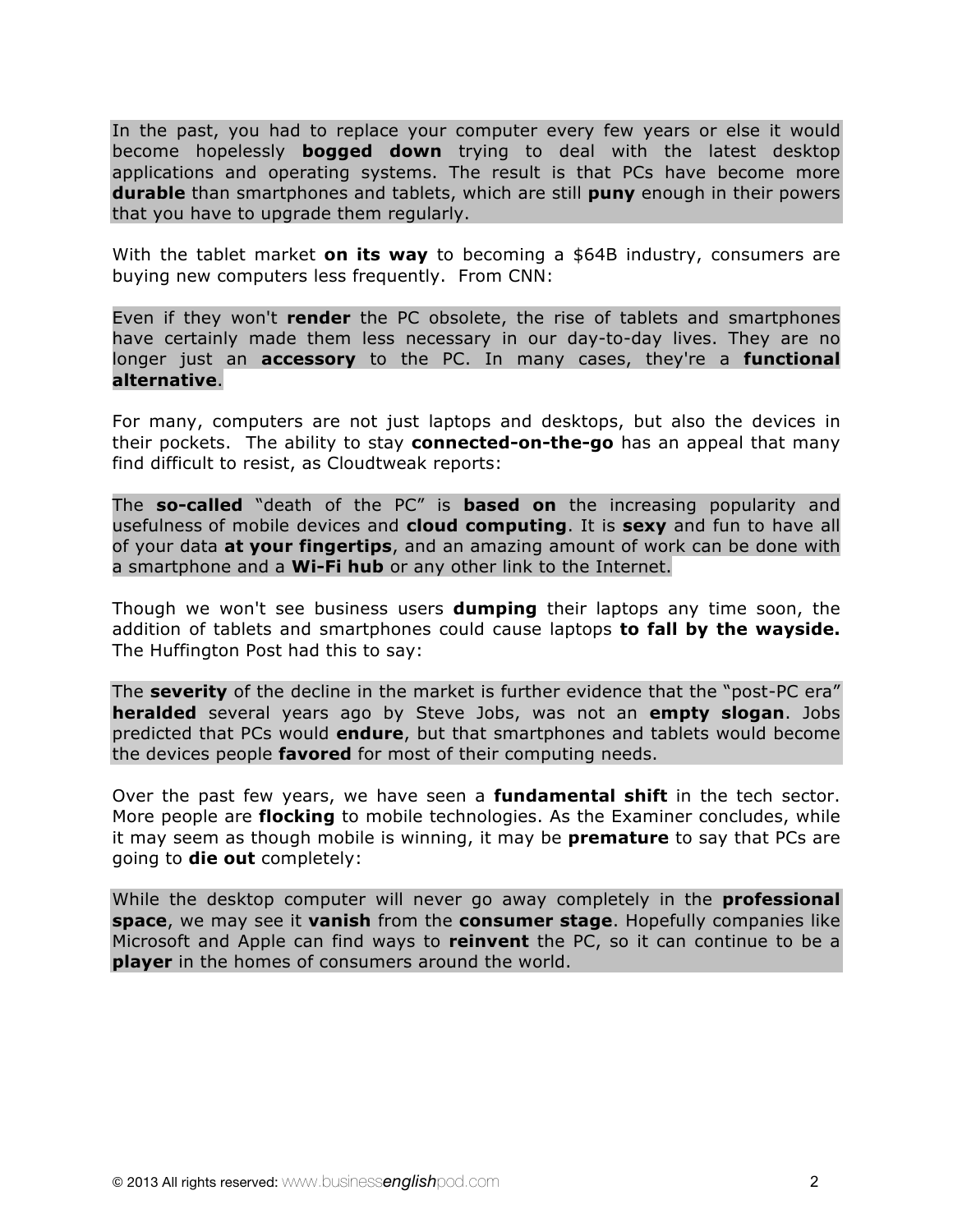### *Vocabulary*

(To come) In leaps and bounds: Rapidly or by large movements forward; "The profits of my company are increasing by leaps and bounds."

Sought: Past form of 'to seek'; search or look for something; "I have always sought to create the best language learning materials possible for my students."

Obsolete: No longer produced or used, out of date; "10 years ago, a lot of technology became obsolete within 6 months of being produced."

Box/Beige Box: computers: Informal/slang for 'computer'.

Year-over-year: The measure of performance in one year compared to the previous year.

Fans: Supporters, followers, or enthusiasts; "Football fans in Brazil are already preparing for the World Cup in 2014."

To admit: Confess or acknowledge to be true, typically with reluctance; "It's difficult to admit when you're wrong, but the best way to learn is from your mistakes."

Flop: A significant failure; "Although her recent movies have been a huge box office success, this recent film is a giant flop; nobody will go to see it."

To generate sale: To create, make, or produce sales; "In order to generate sales, we need to develop a strong marketing plan."

Downright awful: Absolutely or simply terrible; "It wasn't just the service in the new sushi restaurant that was bad, the entire experience was downright awful. We'll never eat there again."

To be less than impressed: To be unhappy or unimpressed.

To reinvigorate: To put strength or health back in to something; "If we advertise more, it should reinvigorate sales."

Form factor: The size, configuration, or physical arrangement of a computer hardware object; "Users of the iPad mini prefer the smaller form factor to the original iPad dimensions."

Touchscreen: The ability to use an electronic device though touch interface.

Radical: Extreme, drastic, or significant; "Greg's management style is such a radical change from our old manager, but the team seems to have adapted well."

User interface: The means by which the user and a computer system interact, in particular the use of input devices and software.

To shock: To surprise, stun, or amaze; "It shocks me that someone with such little experience could be given such a great job."

To prompt: To cause to act; "News of the change in interest rates prompted the stock market to drop nearly 2%."

Brisk sales: Strong and consistent sales over a short period of time.

Alike: Similar to each other: "The three brothers were very much alike in their interests, appearance, and plans for the future."

Redmond: Location of Microsoft's development headquarters.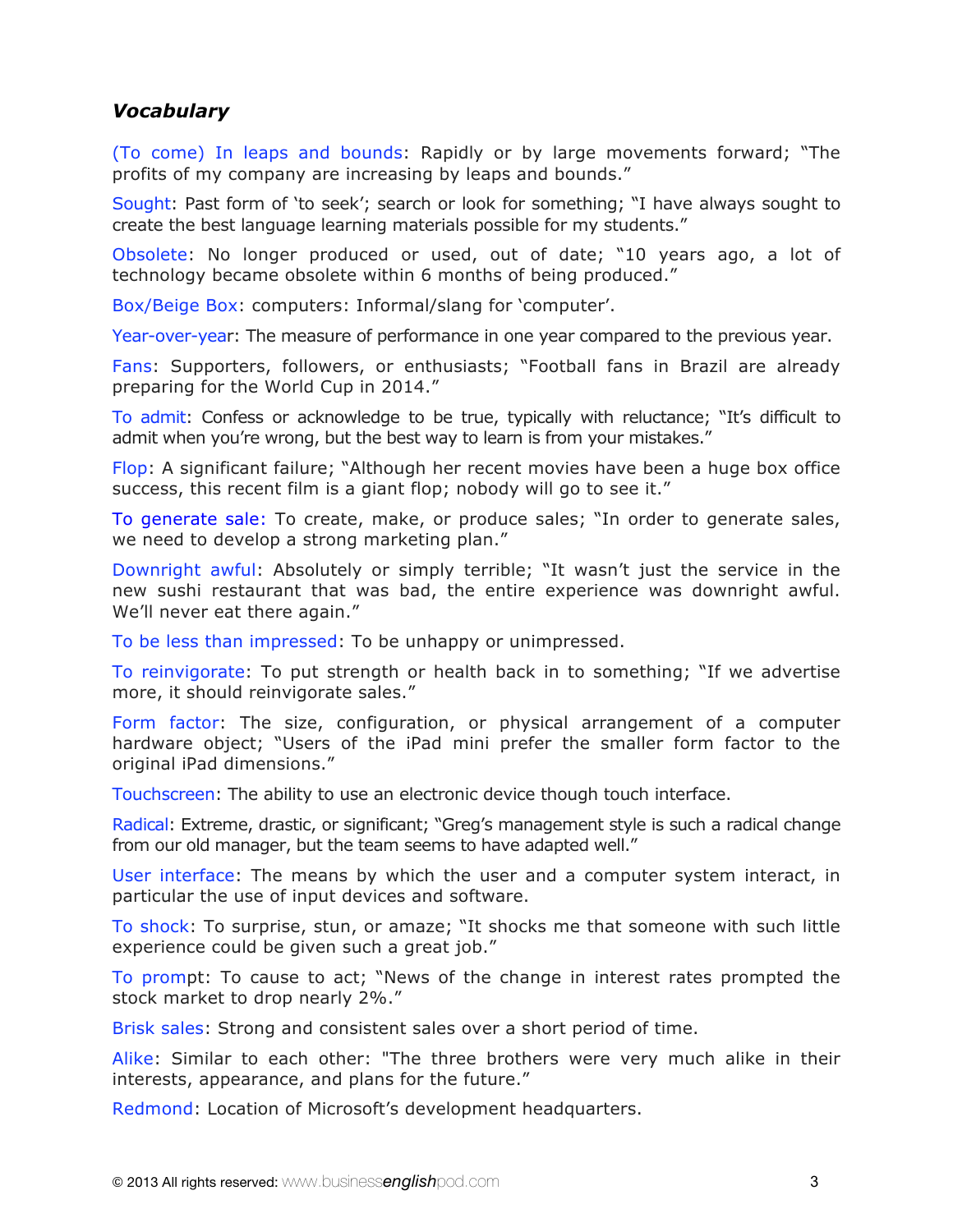Latest and greatest: The most recent and also the best; "Every summer, the magazine promotes the latest and greatest technology accessories; there are so many great things!"

To hit the mark: To be correct, suitable, or successful; "She had a good business plan, but her sales presentation didn't quite hit the mark."

Front: Position or perspective; "On the staffing front, we still need to fill a few marketing positions."

Strategic shift: Carefully planned and considered change; "Their strategic shift from imports to exports should allow them to keep costs lower while also creating up to 30 new jobs."

To bog down: To slow or be impeded; "With my current project finishing at the end of the month, I'm going to be very bogged down for the next few weeks."

Durable: Tough, strong, or sturdy build; "One of the strengths of MacBook Pros are that they are extremely durable machines."

Puny: Small, tiny, or weak; "His company offers a great salary, but puny benefits."

On one's way: Moving towards or approaching; "They're well on their way to becoming the most profitable business in the country."

To render: To make, cause, or become; "The rainy weather conditions rendered travel to the mountains nearly impossible for most of the day."

Accessory: Something nonessential but desirable that contributes to an effect or result; "Travel accessories such as power adapters, SIM cards, and USB cables are essential when visiting a foreign country."

Functional alternative: Logical substitute for an idea or product that is already being used.

Connected-on-the-go: State of being in contact or communication with others, generally through the use of mobile technology.

So-called: Incorrectly termed or defined; "My so-called investors haven't given me any of the money they promised they would when we signed the contract."

To be based on: To use particular ideas or facts to make a decision, do a calculation, or develop a theory; "Prices are based on two people sharing a room."

Cloud computing: The use of computer programs and storage that are on the Internet rather than on your own computer; "In order to remain competitive and press their advantage further, small companies should look to the cloud computing revolution as a way to upgrade their technology without spending too much money."

Sexy: Highly appealing, interesting, or attractive; "In recent years, investors have shown us that startups are sexier than small businesses."

At one's fingertips: Easily available or accessible; "He has all the information he needs at his fingertips."

Wi-Fi Hub: A location or site that offers Internet access over a wireless local area network.

To dump: To dispose, get rid of, or eliminate; "After the media reported on the CEOs legal problems, many people dumped their stocks."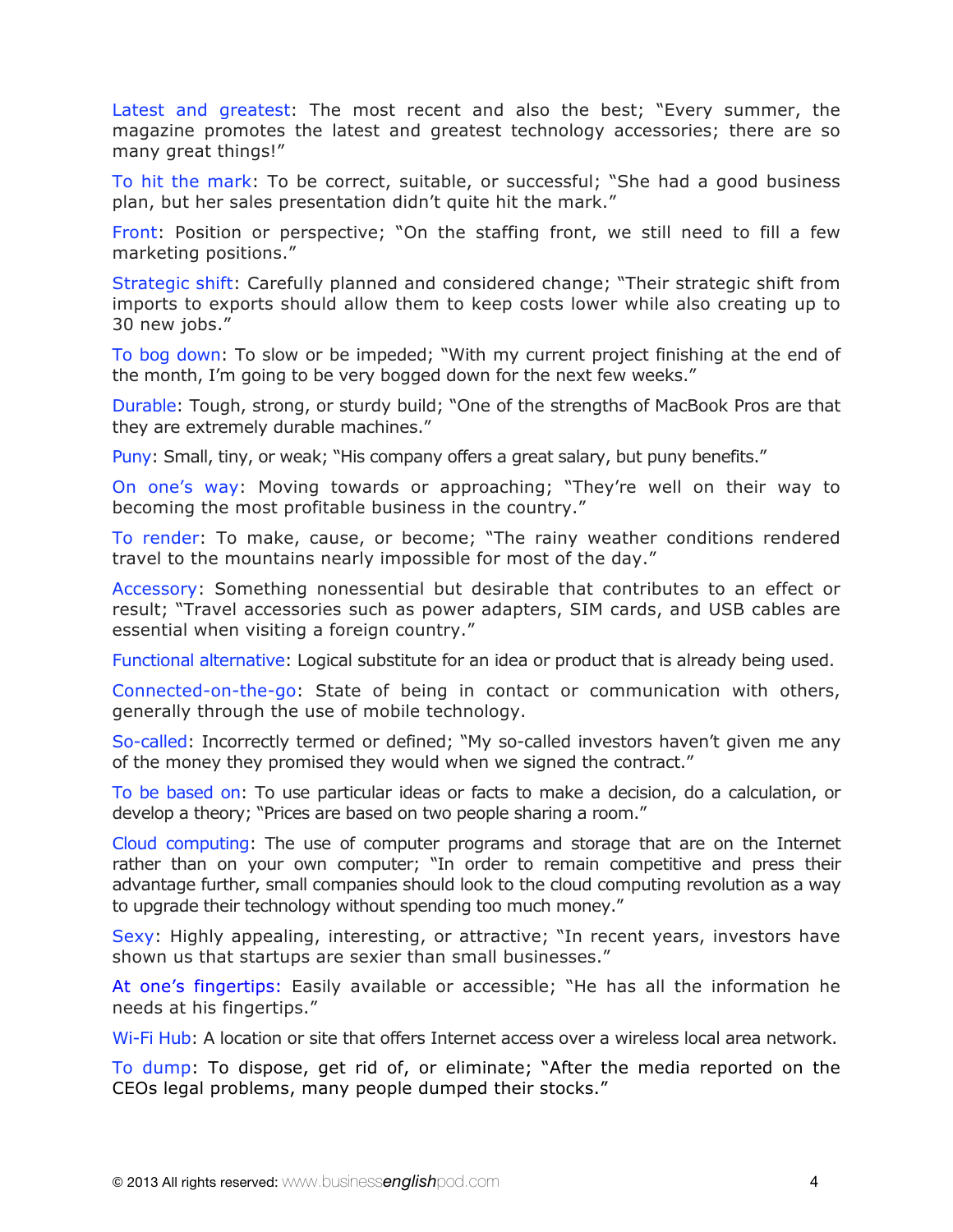To fall by the wayside: To no longer be successful, important, or necessary; "Many of Wal-Mart's smaller competitors have fallen by the wayside; they simply can't compete with the prices."

Severity: Significance, importance, or degree; "Wearing a helmet while riding a bicycle or motorbike can significantly reduce the severity of head injuries."

To herald: To announce, indicate, or proclaim; "Since he started working for the company he has always been heralded as the most likely person to replace the CFO."

Empty slogan: A false/inaccurate phrase expressing the goals or nature of an enterprise, organization, or candidate.

To endure: To tolerate, sustain, or withstand; "After enduring such difficult market conditions for nearly 5 years, Marco was finally able to find a job doing what he loved."

To favor: To prefer or support; "The CEO clearly favors cutting costs while market conditions are so poor."

Fundamental shift: Significant or drastic change in the direction or objective of a company; "In order for some countries to regain their competitiveness, a fundamental shift in how the Eurozone's economy is managed needs to be made."

To flock: To gather or move in a large group; "Thousands of people flock to the seaside during the summer vacation."

Premature: Early or impulsive; "It's a premature announcement, but we expect the negotiations to be finalized in the next few hours."

To die out: To stop or finish being used; "Magazines and newspapers have started to die out since tables and smartphones became more popular."

Professional space: Work or business environment.

To vanish: To disappear; "At 4:30pm on Friday afternoon, everyone vanishes from the office, hoping to miss rush hour traffic."

Consumer stage: The market segment for consumers as opposed to business or companies.

To reinvent: To redo or remake completely; "After nearly going bankrupt 10 years ago, Dexter has reinvented his business and is now one of most successful companies in the market."

Player: Someone actively involved in a competitive field or process; "Apple and Google are the two biggest players in the mobile technology space."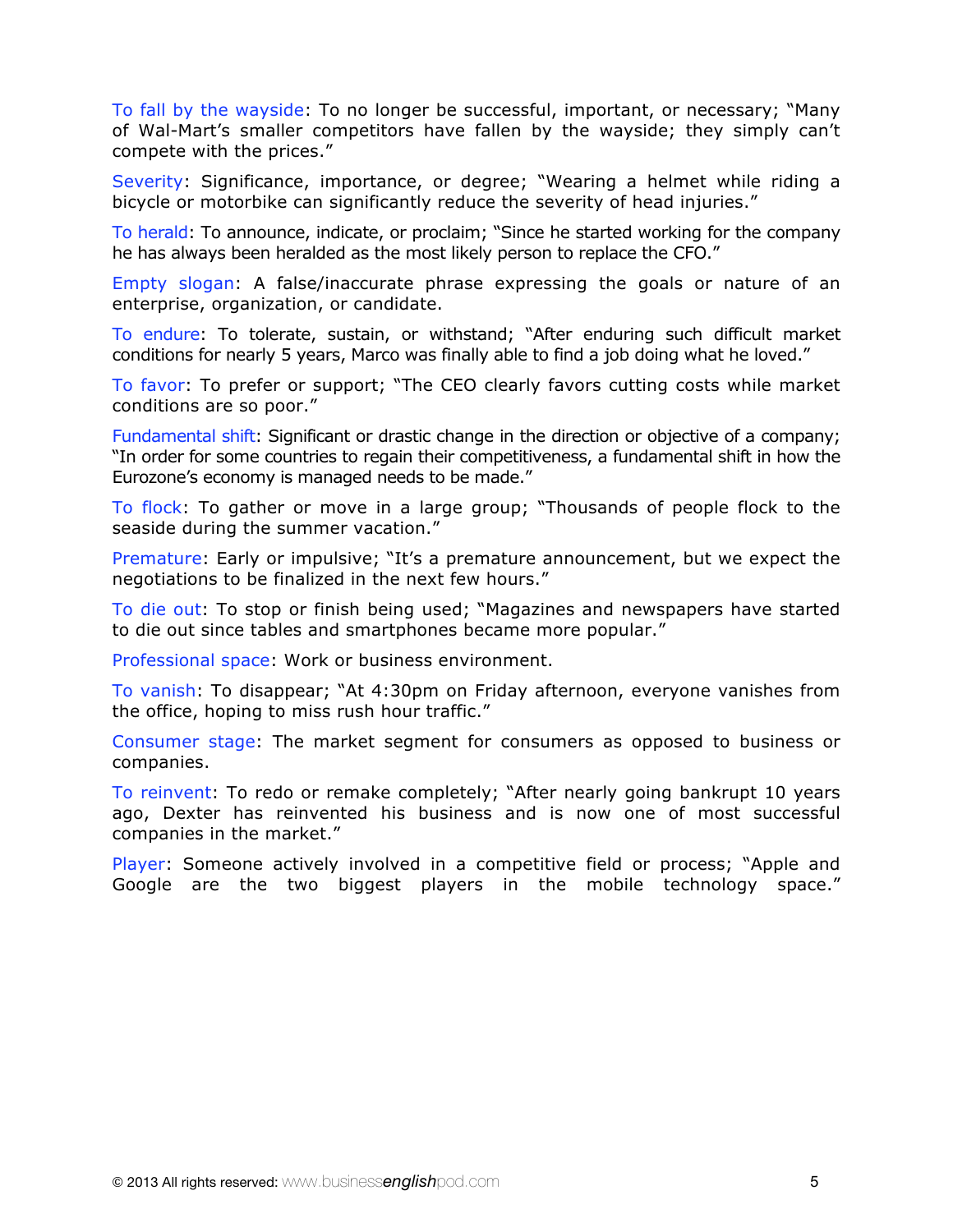## *Language Review*

#### **A. Collocations**

Match the words in each column to make collocations from today's lesson. (Look for collocations specific to this lesson, as more than one answer is possible for some.)

| 1. Downright    | a. Impressed   |  |
|-----------------|----------------|--|
| 2. Consumer     | b. Slogan      |  |
| 3. Professional | c. Alternative |  |
| 4. Fundamental  | d. Awful       |  |
| 5. Functional   | e. Shift       |  |
| 6. Less than    | f. Stage       |  |
| 7. Empty        | g. Space       |  |

### **B. Review Quiz**

- 1. According to the article, which of the following is NOT a reason for the drop in PC sales?
	- a. Increased demand for Windows 8
	- b. Better hardware and software
	- c. Greater selection of tablets and smartphones
	- d. Cloud computing
- 2. Which is NOT a reason for people to choose tablets or smartphones over traditional computers.
	- a. They can always be connected
	- b. Tablets and smartphones can supplement PCs
	- c. PCs last longer now than they used to
	- d. Tablets and smartphones generally have better hardware and software
- 3. "Let's keep things simple; we're not trying to the wheel!"
	- a. Vanish
	- b. Render
	- c. Reinvent
	- d. Reinvigorate
- 4. "My computer has been really \_\_\_\_\_\_ recently. I think I may have a virus."
	- a. Obsolete
	- b. Boggy
	- c. Shiny
	- d. Shifty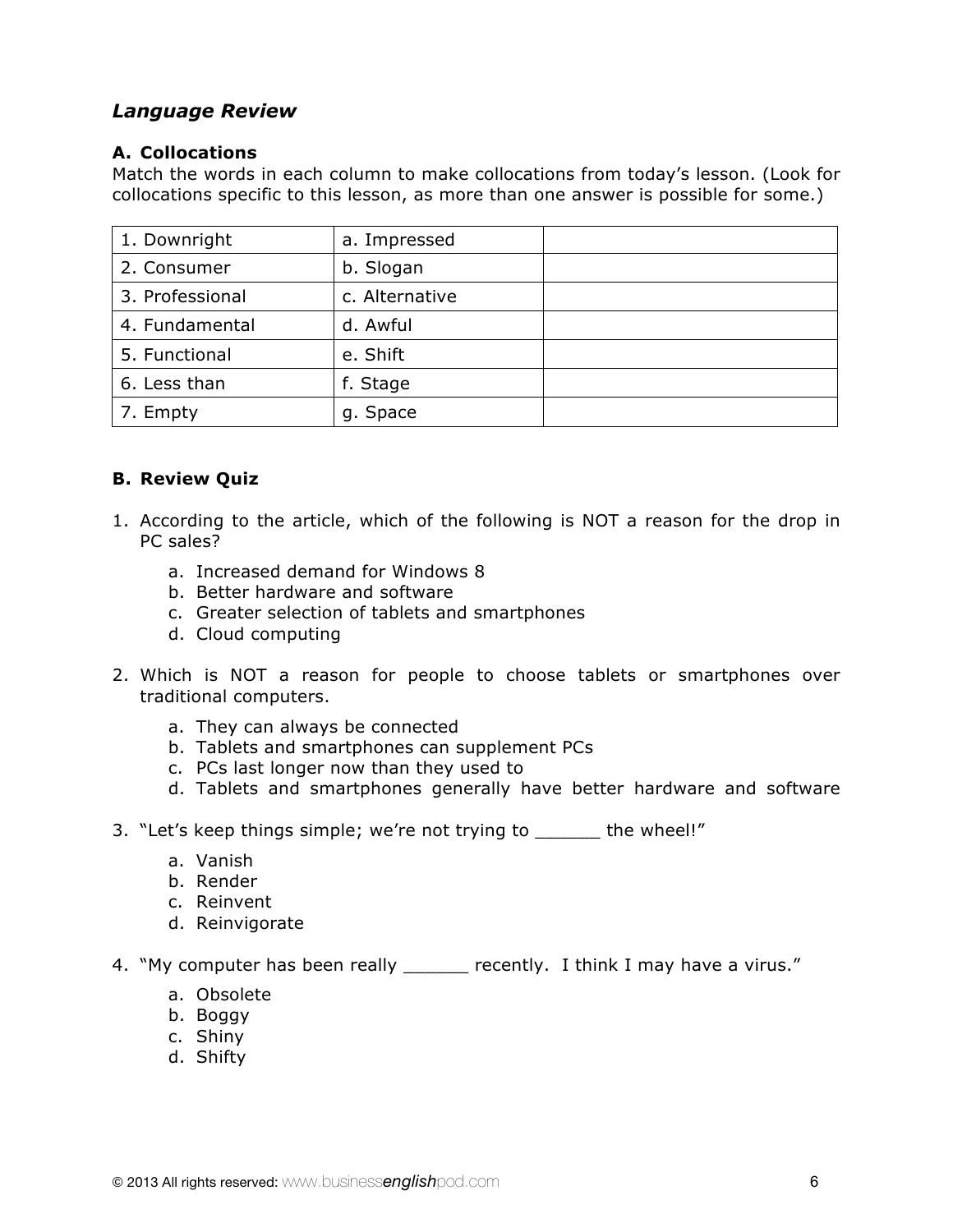- 5. "Overall, his performance during the presentation was less than \_\_\_\_\_\_."
	- a. Impressing
	- b. Impressed
	- c. Impressively
	- d. Impressive

6. Their campaign really \_\_\_\_\_\_ and they failed to get the support of the voters as they had hoped.

- a. Hit the mark
- b. Missed the mark
- c. Hits the mark
- d. Misses the mark

- 7. The financial crisis has been a test of our \_\_\_\_\_\_ for nearly 5 years.
	- a. Endurance
	- b. Durable
	- c. Endure
	- d. Durably
- 8. Our new business plan is \_\_\_\_\_\_ different than the one we prepared when we started in 2009.
	- a. Seeking
	- b. Rendered
	- c. Radically
	- d. Prematurely